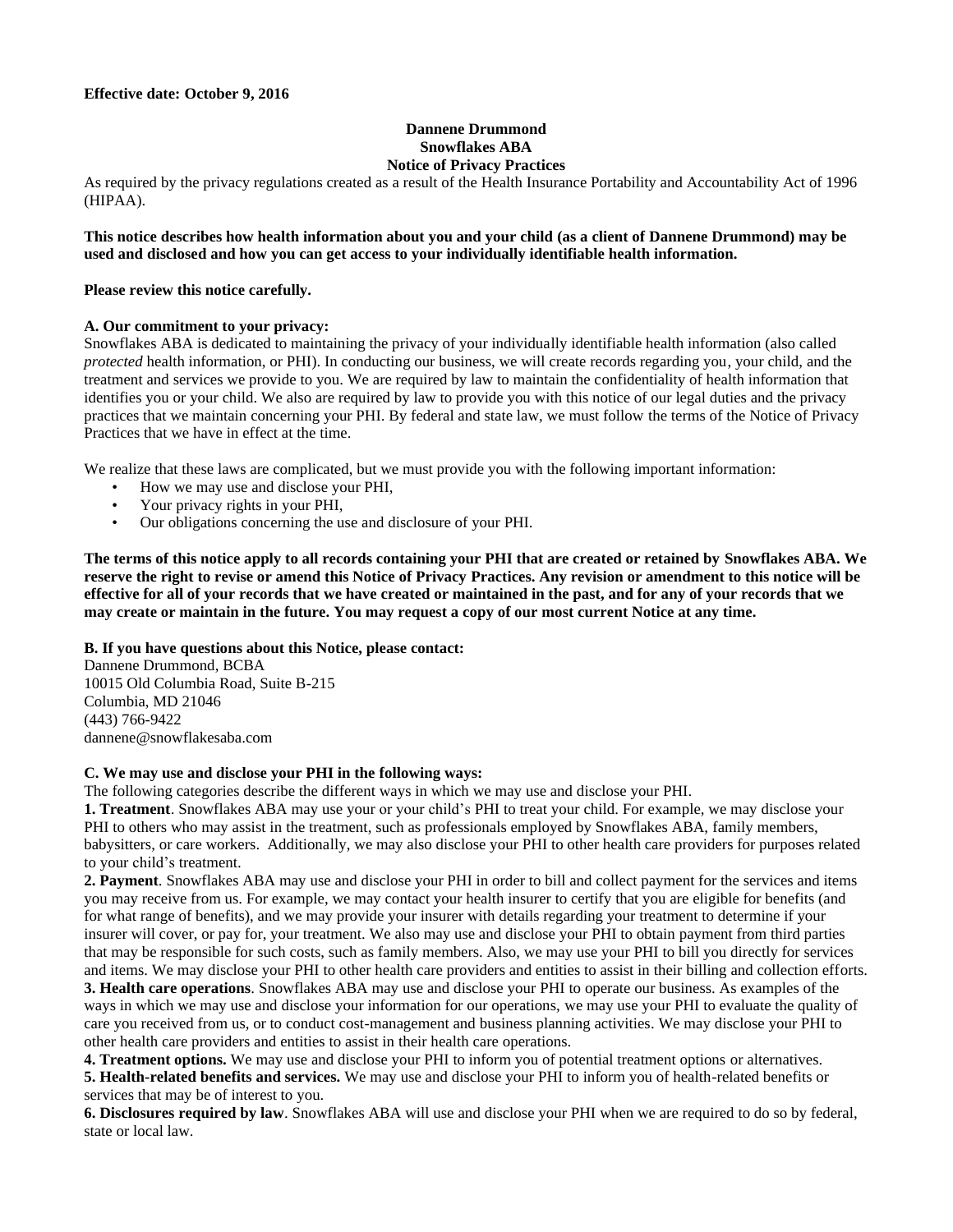# **Page 2**

## **D. Use and disclosure of your PHI in certain special circumstances:**

The following categories describe unique scenarios in which we may use or disclose your identifiable health information:

**1. Public health risks**. Snowflakes ABA may disclose your PHI to public health authorities that are authorized by law to collect information for the purpose of:

- Maintaining vital records, such as births and deaths,
- Reporting child abuse or neglect,
- Preventing or controlling disease, injury or disability,
- Notifying a person regarding potential exposure to a communicable disease,
- Notifying a person regarding a potential risk for spreading or contracting a disease or condition.

**2. Health oversight activities**. Snowflakes ABA may disclose your PHI to a health oversight agency for activities authorized by law. Oversight activities can include, for example, investigations, inspections, audits, surveys, licensure and disciplinary actions; civil, administrative and criminal procedures or actions; or other activities necessary for the government to monitor government programs, compliance with civil rights laws and the health care system in general.

**3. Lawsuits and similar proceedings**. Snowflakes ABA may use and disclose your PHI in response to a court or administrative order, if you are involved in a lawsuit or similar proceeding. We also may disclose your PHI in response to a discovery request, subpoena or other lawful process by another party involved in the dispute, but only if we have made an effort to inform you of the request or to obtain an order protecting the information the party has requested.

**4. Law enforcement**. We may release PHI if asked to do so by a law enforcement official:

- Regarding a crime victim in certain situations, if we are unable to obtain the person's agreement,
- Concerning a death we believe has resulted from criminal conduct,
- In response to a warrant, summons, court order, subpoena or similar legal process,
- To identify/locate a suspect, material witness, fugitive or missing person,

• In an emergency, to report a crime (including the location or victim(s) of the crime, or the description, identity or location of the perpetrator).

**5. Research.** Snowflakes ABA may use and disclose your PHI for research purposes in certain limited circumstances. We will obtain your written authorization to use your PHI for research purposes **except** when an Internal Review Board or Privacy Board has determined that the waiver of your authorization satisfies all of the following conditions:

(A) The use or disclosure involves no more than a minimal risk to your privacy based on the following: (i) an adequate plan to protect the identifiers from improper use and disclosure; (ii) an adequate plan to destroy the identifiers at the earliest opportunity consistent with the research (unless there is a health or research justification for retaining the identifiers or such retention is otherwise required by law); and (iii) adequate written assurances that the PHI will not be re-used or disclosed to any other person or entity (except as required by law) for authorized oversight of the research study, or for other research for which the use or disclosure would otherwise be permitted;

(B) The research could not practicably be conducted without the waiver,

(C) The research could not practicably be conducted without access to and use of the PHI.

**6. Serious threats to health or safety**. Snowflakes ABA may use and disclose your PHI when necessary to reduce or prevent a serious threat to your health and safety or the health and safety of another individual or the public. Under these circumstances, we will only make disclosures to a person or organization able to help prevent the threat.

**7. Military**. Snowflakes ABA may disclose your PHI if you are a member of U.S. or foreign military forces (including veterans) and if required by the appropriate authorities.

**8. National security**. Snowflakes ABA may disclose your PHI to federal officials for intelligence and national security activities authorized by law. We also may disclose your PHI to federal and national security activities authorized by law. We also may disclose your PHI to federal officials in order to protect the president, other officials or foreign heads of state, or to conduct investigations.

**9. Inmates**. Snowflakes ABA may disclose your child's PHI to correctional institutions or law enforcement officials if he or she is an inmate or under the custody of a law enforcement official. Disclosure for these purposes would be necessary: (a) for the institution to provide health care services to the child, (b) for the safety and security of the institution, and/or (c) to protect the child's health and safety or the health and safety of other individuals.

#### **E. Your rights regarding your PHI:**

You have the following rights regarding the PHI that we maintain about you and your child:

**1. Confidential communications**. You have the right to request that Snowflakes ABA communicate with you about your child's health and related issues in a particular manner or at a certain location. For instance, you may ask that we contact you at home, rather than work. In order to request a type of confidential communication, you must make a written request to Dannene Drummond, BCBA at 10015 Old Columbia Road, Suite B-215, Columbia, MD 21046 or via email at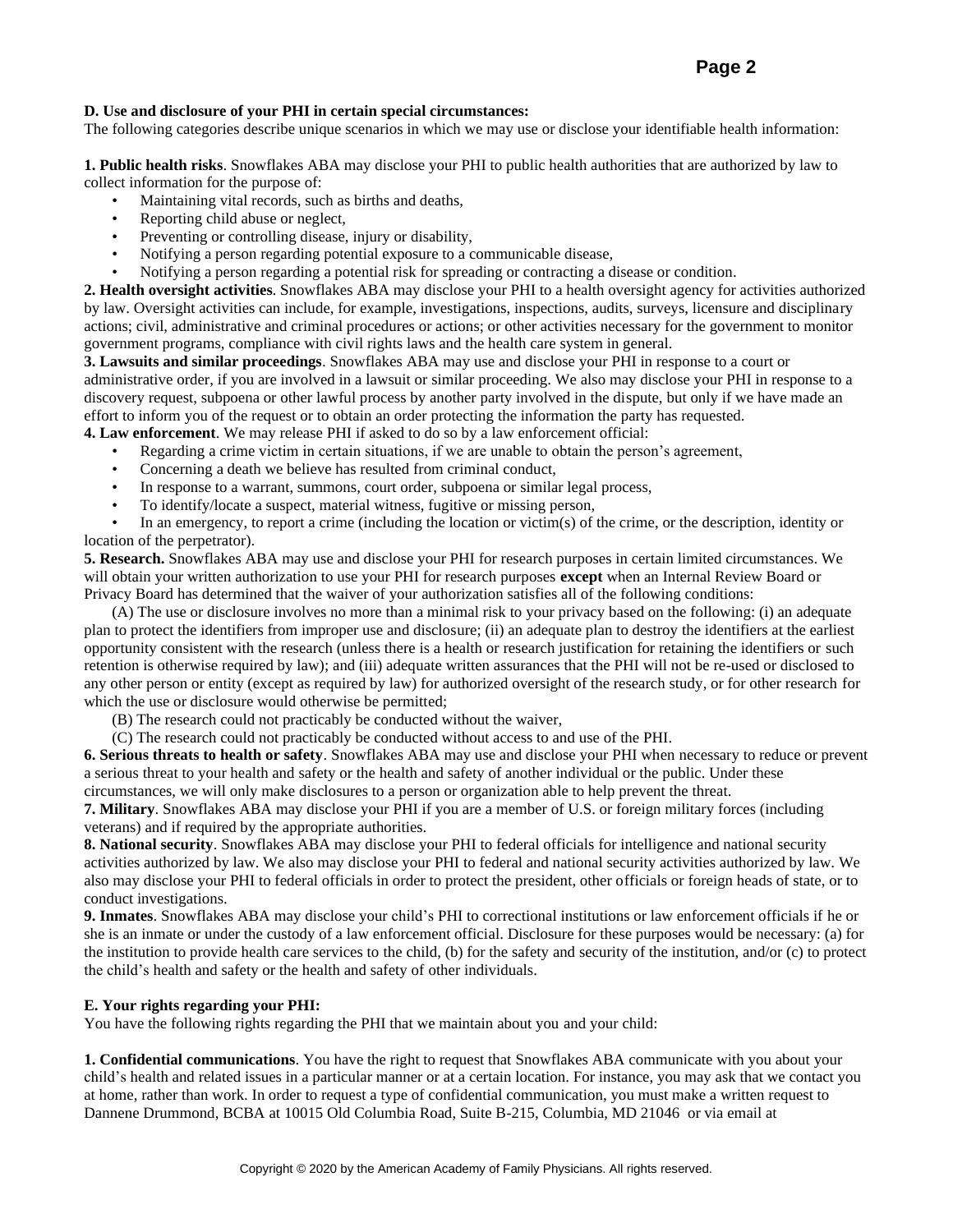# **Page 3**

[dannene@snowflakesaba.com](mailto:christy@snowflakesaba.com) specifying the requested method of contact, or the location where you wish to be contacted. We will accommodate **reasonable** requests. You do not need to give a reason for your request.

**2. Requesting restrictions**. You have the right to request a restriction in our use or disclosure of your or your child's PHI for treatment, payment or health care operations. Additionally, you have the right to request that we restrict our disclosure of your PHI to only certain individuals involved in the care or the payment for the care, such as family members and friends. **We are not required to agree to your request**; however, if we do agree, we are bound by our agreement except when otherwise required by law, in emergencies or when the information is necessary to treat you. In order to request a restriction in our use or disclosure of your PHI, you must make your request in writing to Dannene Drummond, BCBA at 10015 Old Columbia Road, Suite B-215, Columbia, MD 21046 or via email a[t dannene@snowflakesaba.com.](mailto:christy@snowflakesaba.com) Your request must describe in a clear and concise fashion:

- The information you wish restricted,
- Whether you are requesting to limit our use, disclosure or both,
- To whom you want the limits to apply.

**3. Inspection and copies**. You have the right to inspect and obtain a copy of the PHI that may be used to make decisions about your child, including patient medical records and billing records. You must submit your request in writing to Dannene Drummond, BCBA at 10015 Old Columbia Road, Suite B-215, Columbia, MD 21046 or via email at

[dannene@snowflakesaba.com](mailto:christy@snowflakesaba.com) in order to inspect and/or obtain a copy of your PHI. Snowflakes ABA may charge a fee for the costs of copying, mailing, labor and supplies associated with your request. We may deny your request to inspect and/or copy in certain limited circumstances; however, you may request a review of our denial. Another licensed health care professional chosen by us will conduct reviews.

**4. Amendment**. You may ask us to amend your health information if you believe it is incorrect or incomplete, and you may request an amendment for as long as the information is kept by or for Snowflakes ABA. To request an amendment, your request must be made in writing and submitted to Dannene Drummond, BCBA at 10015 Old Columbia Road, Suite B-215, Columbia, MD 21046 or via email a[t dannene@snowflakesaba.com](mailto:christy@snowflakesaba.com)**.** You must provide us with a reason that supports your request for amendment. We will deny your request if you fail to submit your request (and the reason supporting your request) in writing. Also, we may deny your request if you ask us to amend information that is in our opinion: (a) accurate and complete; (b) not part of the PHI kept by or for the practice; (c) not part of the PHI which you would be permitted to inspect and copy; or (d) not created by Snowflakes ABA, unless the individual or entity that created the information is not available to amend the information.

**5. Accounting of disclosures**. All of our patients have the right to request an "accounting of disclosures." An "accounting of disclosures" is a list of certain non-routine disclosures Snowflakes ABA has made of your PHI for purposes not related to treatment, payment or operations. Use of your PHI as part of the routine patient care are not required to be documented – for example, using your information to file your insurance claim, or discussing your child with another health care provider that cares for your child. In order to obtain an accounting of disclosures, you must submit your request in writing to Dannene Drummond, BCBA at 10015 Old Columbia Road, Suite B-215, Columbia, MD 21046 or via email at

[dannene@snowflakesaba.com](mailto:christy@snowflakesaba.com)**.** All requests for an "accounting of disclosures" must state a time period, which may not be longer than six (6) years from the date of disclosure and may not include dates before April 14, 2003. The first list you request within a 12-month period is free of charge, but we may charge you for additional lists within the same 12-month period. We will notify you of the costs involved with additional requests, and you may withdraw your request before you incur any costs.

**6. Right to a paper copy of this notice**. You are entitled to receive a paper copy of our notice of privacy practices. You may ask us to give you a copy of this notice at any time. To obtain a paper copy of this notice, contact Dannene Drummond, BCBA at 10015 Old Columbia Road, Suite B-215, Columbia, MD 21046 or via email at [dannene@snowflakesaba.com.](mailto:christy@snowflakesaba.com) **7. Right to file a complaint**. If you believe your privacy rights have been violated, you may file a complaint with Snowflakes ABA or with the Secretary of the Department of Health and Human Services. To file a complaint with Snowflakes ABA, contact Dannene Drummond, BCBA at 10015 Old Columbia Road, Suite B-215, Columbia, MD 21046 or via email at [dannene@snowflakesaba.com.](mailto:christy@snowflakesaba.com) All complaints must be submitted in writing. **You will not be penalized for** 

## **filing a complaint**.

**8. Right to provide an authorization for other uses and disclosures**. Snowflakes ABA will obtain your written authorization for uses and disclosures that are not identified by this notice or permitted by applicable law. Any authorization you provide to us regarding the use and disclosure of your PHI may be revoked at any time *in writing*. After you revoke your authorization, we will no longer use or disclose your PHI for the reasons described in the authorization. *Please note*: we are required to retain records of your child's care.

Again, if you have any questions regarding this notice or our health information privacy policies, please contact Dannene Drummond, BCBA at 10015 Old Columbia Road, Suite B-215, Columbia, MD 21046 or via email at [dannene@snowflakesaba.com.](mailto:christy@snowflakesaba.com)